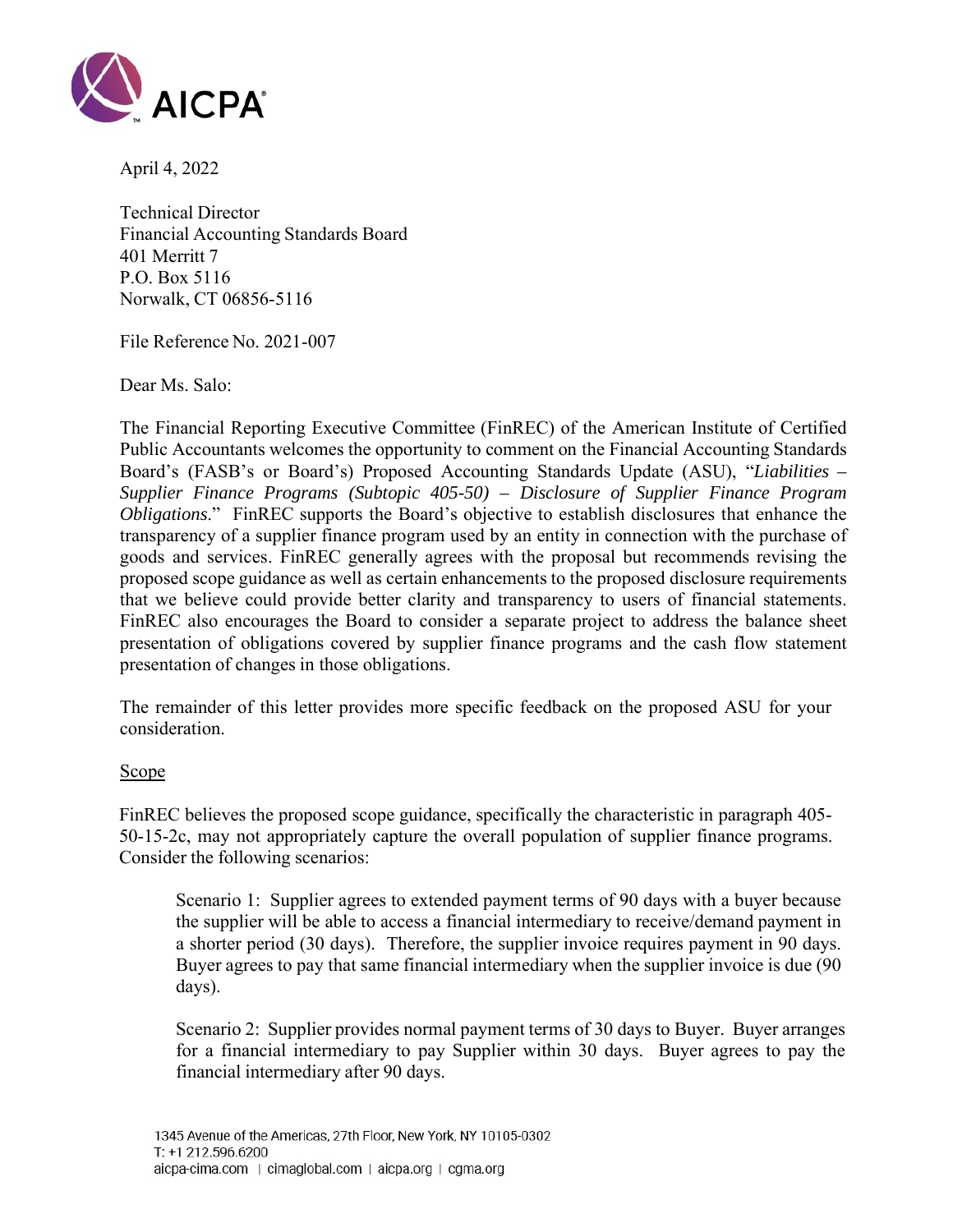FinREC believes the supplier finance programs in both Scenario 1 and 2 should be in scope for the proposed disclosures as they exhibit similar economic characteristics. In both of these scenarios, Buyer has 90-day payment terms and Supplier is paid by the financial intermediary within 30 days.

FinREC observes, however, that the characteristic in paragraph 405-50-15-2c described as "the entity's supplier has the option to request early payment from a party other than the entity for invoices that the entity has confirmed as valid" is not present in Scenario 2.

Therefore, FinREC recommends revising the characteristic in paragraph 405-50-15-2c which may not be present in certain supplier finance programs as illustrated by Scenario 2. FinREC understands from Basis of Conclusions paragraph BC15 that ASC 405-50-15-2c was included in the guidance to ensure that credit card and certain other arrangements are scoped out of the ASU. If the intention is to scope out certain arrangements, FinREC recommends more directly scoping out those arrangements or providing for other scoping guidance that does not inappropriately narrow the scope.

## Disclosure Enhancements

FinREC believes the amendments in this proposed Update provide a better foundation to decision-useful information for investors and other financial statement users. That said, FinREC believes the proposed disclosures could be enhanced by requiring entities to disclose when payment terms under the supplier finance program are extended beyond the contracted payment terms with the supplier.

Consider an example related to the supplier finance program described in Scenario 2. Also assume the Buyer has \$50 million payable to the financial intermediary at the reporting date. In this example, FinREC believes Buyer should be required to disclose that it has \$50 million of supplier payables with 30-day payment terms that have been extended to 90-day payment terms under the supplier finance program.

#### **Aggregation**

FinREC agrees with the proposed disclosure guidance allowing an entity that uses more than one supplier finance program to aggregate disclosures, so long as useful information is not obscured by the aggregation of programs with substantially different characteristics.

# Interim Reporting

FinREC believes entities should be required to provide the proposed quantitative disclosures only in an interim reporting period when, as determined by the entity, a significant event or transaction related to a supplier finance program has occurred that has a material effect on the entity (consistent with the proposed principal in Topic 270 interim reporting).